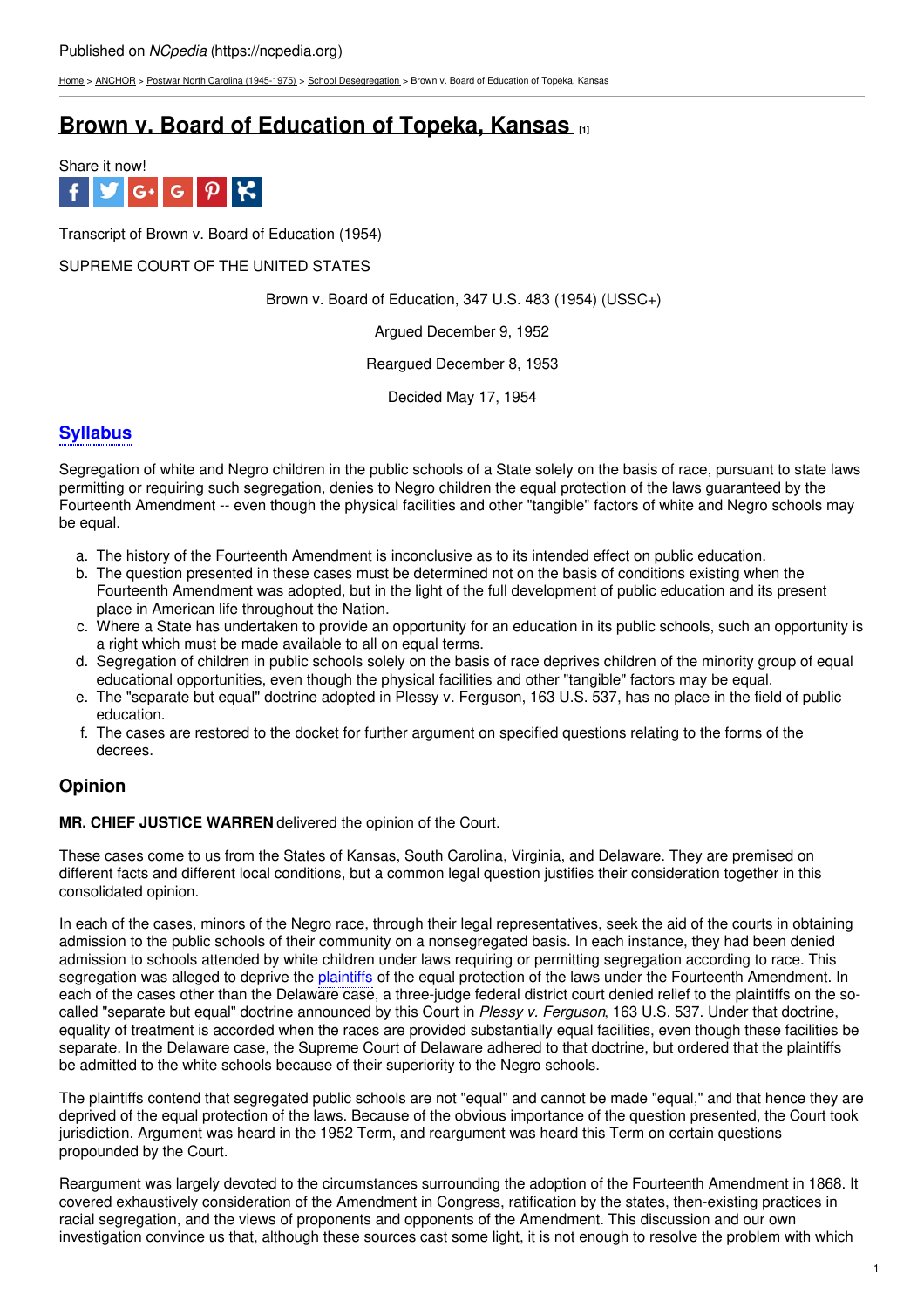we are faced. At best, they are inconclusive. The most avid proponents of the post-War Amendments undoubtedly intended them to remove all legal distinctions among "all persons born or naturalized in the United States." Their opponents, just as certainly, were antagonistic to both the letter and the spirit of the Amendments and wished them to have the most limited effect. What others in Congress and the state legislatures had in mind cannot be determined with any degree of certainty.

An additional reason for the inconclusive nature of the Amendment's history with respect to segregated schools is the status of public education at that time. In the South, the movement toward free common schools, supported by general taxation, had not yet taken hold. Education of white children was largely in the hands of private groups. Education of Negroes was almost nonexistent, and practically all of the race were illiterate. In fact, any education of Negroes was forbidden by law in some states. Today, in contrast, many Negroes have achieved outstanding success in the arts and sciences, as well as in the business and professional world. It is true that public school education at the time of the Amendment had advanced further in the North, but the effect of the Amendment on Northern States was generally ignored in the congressional debates. Even in the North, the conditions of public education did not approximate those existing today. The curriculum was usually rudimentary; ungraded schools were common in rural areas; the school term was but three months a year in many states, and compulsory school attendance was virtually unknown. As a consequence, it is not surprising that there should be so little in the history of the Fourteenth Amendment relating to its intended effect on public education.

In the first cases in this Court construing the Fourteenth Amendment, decided shortly after its adoption, the Court interpreted it as proscribing all state-imposed discriminations against the Negro race. The doctrine of "separate but equal" did not make its appearance in this Court until 1896 in the case of *Plessy v. Ferguson*, supra, involving not education but transportation. American courts have since labored with the doctrine for over half a century. In this Court, there have been six cases involving the "separate but equal" doctrine in the field of public education. In *Cumming v. County Board of Education* 175 U.S. 528, and *Gong Lum v. Rice*, 275 U.S. 78, the validity of the doctrine itself was not challenged. In more recent cases, all on the graduate school level, inequality was found in that specific benefits enjoyed by white students were denied to Negro students of the same educational qualifications. Missouri ex rel. *Gaines v. Canada*, 305 U.S. 337; *Sipuel v. Oklahoma*, 332 U.S. 631;*Sweatt v. Painter*, 339 U.S. 629; *McLaurin v. Oklahoma State Regents*, 339 U.S. 637. In none of these cases was it necessary to reexamine the doctrine to grant relief to the Negro plaintiff. And in *Sweatt v. Painter*, supra, the Court expressly reserved decision on the question whether*Plessy v. Ferguson* should be held inapplicable to public education.

In the instant cases, that question is directly presented. Here, unlike*Sweatt v. Painter*, there are findings below that the Negro and white schools involved have been equalized, or are being equalized, with respect to buildings, curricula, qualifications and salaries of teachers, and other "tangible" factors. Our decision, therefore, cannot turn on merely a comparison of these tangible factors in the Negro and white schools involved in each of the cases. We must look instead to the effect of segregation itself on public education.

In approaching this problem, we cannot turn the clock back to 1868, when the Amendment was adopted, or even to 1896, when *Plessy v. Ferguson* was written. We must consider public education in the light of its full development and its present place in American life throughout the Nation. Only in this way can it be determined if segregation in public schools deprives these plaintiffs of the equal protection of the laws.

Today, education is perhaps the most important function of state and local governments. Compulsory school attendance laws and the great expenditures for education both demonstrate our recognition of the importance of education to our democratic society. It is required in the performance of our most basic public responsibilities, even service in the armed forces. It is the very foundation of good citizenship. Today it is a principal instrument in awakening the child to cultural values, in preparing him for later professional training, and in helping him to adjust normally to his environment. In these days, it is doubtful that any child may reasonably be expected to succeed in life if he is denied the opportunity of an education. Such an opportunity, where the state has undertaken to provide it, is a right which must be made available to all on equal terms.

We come then to the question presented: Does segregation of children in public schools solely on the basis of race, even though the physical facilities and other "tangible" factors may be equal, deprive the children of the minority group of equal educational opportunities? We believe that it does.

In *Sweatt v. Painter*, supra, in finding that a segregated law school for Negroes could not provide them equal educational opportunities, this Court relied in large part on "those qualities which are incapable of objective measurement but which make for greatness in a law school." In *McLaurin v. Oklahoma State Regents*, supra, the Court, in requiring that a Negro admitted to a white graduate school be treated like all other students, again resorted to intangible considerations: "...his ability to study, to engage in discussions and exchange views with other students, and, in general, to learn his profession." Such considerations apply with added force to children in grade and high schools. To separate them from others of similar age and qualifications solely because of their race generates a feeling of inferiority as to their status in the community that may affect their hearts and minds in a way unlikely ever to be undone. The effect of this separation on their educational opportunities was well stated by a finding in the Kansas case by a court which nevertheless felt compelled to rule against the Negro plaintiffs:

Segregation of white and colored children in public schools has adetrimental effect upon the colored children. The impact is greater when it has the sanction of the law, for the policy of separating the races is usually interpreted as denoting the inferiority of the negro group. A sense of inferiority affects the motivation of a child to learn. Segregation with the sanction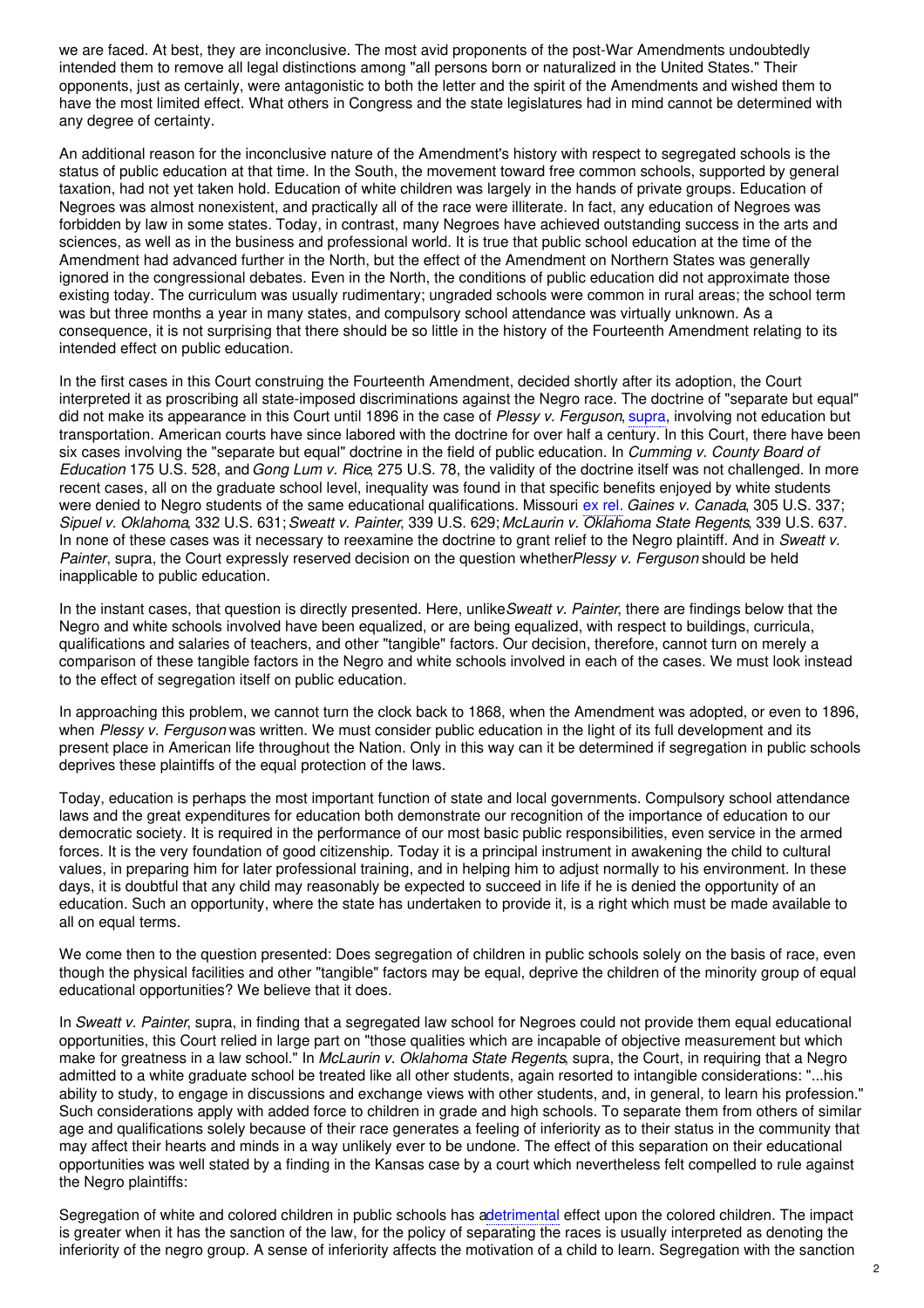of law, therefore, has a tendency to [retard] the educational and mental development of negro children and to deprive them of some of the benefits they would receive in a racial[ly] integrated school system.

Whatever may have been the extent of psychological knowledge at the time of*Plessy v. Ferguson*, this finding is amply supported by modern authority. Any language in *Plessy v. Ferguson* contrary to this finding is rejected.

We conclude that, in the field of public education, the doctrine of "separate but equal" has no place. Separate educational facilities are inherently unequal. Therefore, we hold that the plaintiffs and others similarly situated for whom the actions have been brought are, by reason of the segregation complained of, deprived of the equal protection of the laws guaranteed by the Fourteenth Amendment. This disposition makes unnecessary any discussion whether such segregation also violates the Due Process Clause of the Fourteenth Amendment.

Because these are class actions, because of the wide applicability of this decision, and because of the great variety of local conditions, the formulation of decrees in these cases presents problems of considerable complexity. On reargument, the consideration of appropriate relief was necessarily subordinated to the primary question -- the constitutionality of segregation in public education. We have now announced that such segregation is a denial of the equal protection of the laws. In order that we may have the full assistance of the parties in formulating decrees, the cases will be restored to the docket, and the parties are requested to present further argument on Questions 4 and 5 previously propounded by the Court for the reargument this Term. The Attorney General of the United States is again invited to participate. The Attorneys General of the states requiring or permitting segregation in public education will also be permitted to appear as amici curiae a upon request to do so by September 15, 1954, and submission of briefs by October 1, 1954.

It is so ordered.

**User Tags:** Brown v. Board of [Education](https://ncpedia.org/category/user-tags/brown-v-board)<sup>[2]</sup> Civil [Rights](https://ncpedia.org/category/user-tags/civil-rights) [3] [desegregation](https://ncpedia.org/category/user-tags/desegregation) [4] [education](https://ncpedia.org/category/user-tags/education) [5] [law](https://ncpedia.org/category/user-tags/law) [6] North [Carolina](https://ncpedia.org/category/user-tags/north-carolina-6) History [7] [Page](https://ncpedia.org/category/user-tags/page) [8] school [desegregation](https://ncpedia.org/category/user-tags/school-0) [9] [Students](https://ncpedia.org/category/user-tags/students) [10] [Teachers](https://ncpedia.org/category/user-tags/teachers) [11] Creative Commons [BY-NC-SA](https://ncpedia.org/category/user-tags/creative-commons) [12] **From:** LEARN NC North Carolina History: A Digital [Textbook](https://ncpedia.org/category/entry-source/learn-nc)[13] **Copyright Date:** 2010 **Primary Sources:**

Plessy v. [Ferguson](https://www.archives.gov/milestone-documents/plessy-v-ferguson) (1896)<sup>[14]</sup> from the National Archives

Brown v. Board of [Education](https://www.archives.gov/milestone-documents/brown-v-board-of-education) (1954)<sup>[15]</sup> from the National Archives

**Artifacts:**